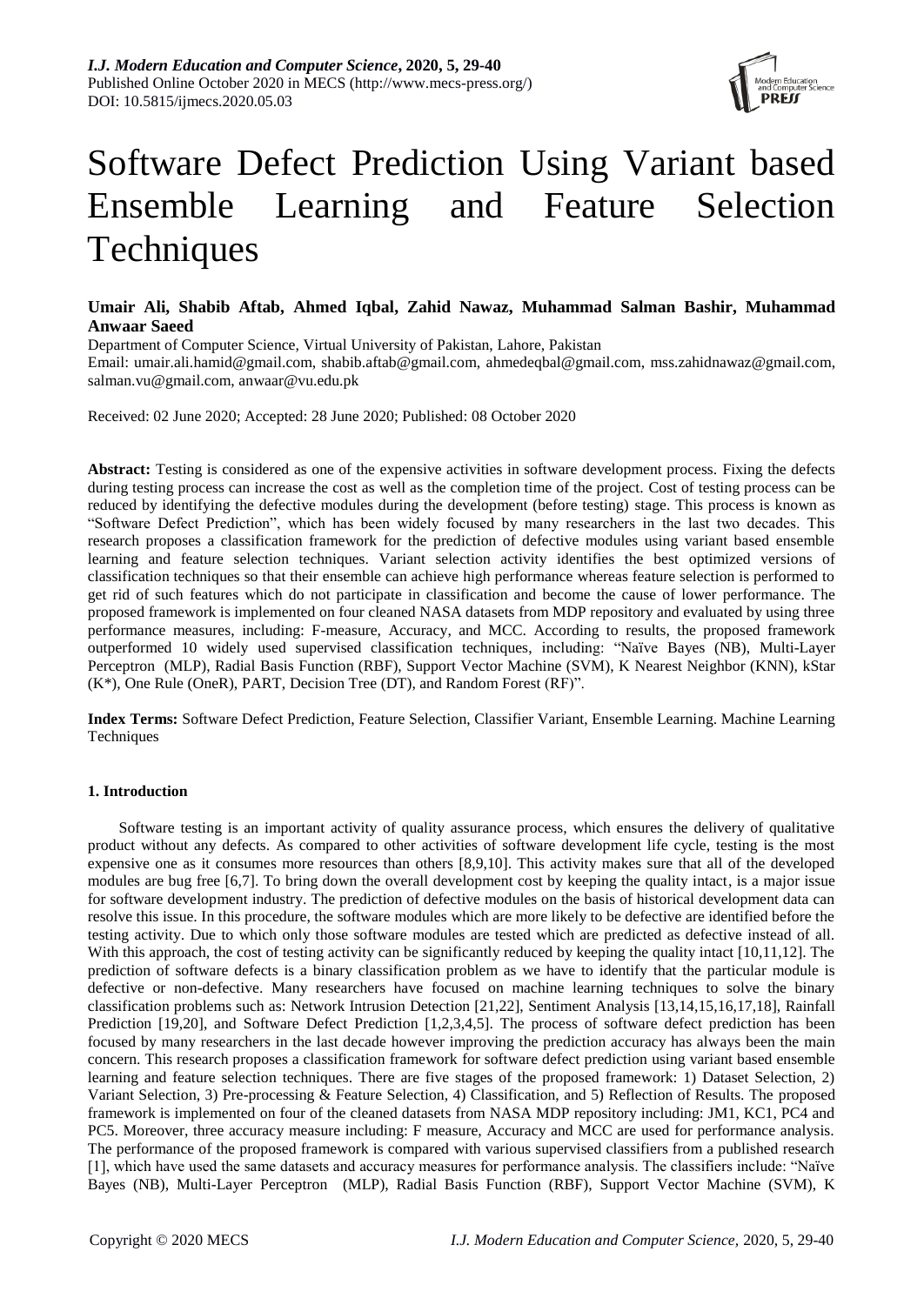Nearest Neighbor (KNN), kStar (K\*), One Rule (OneR), PART, Decision Tree (DT), and Random Forest (RF)". Results show that the proposed framework performed better than all of other classifiers from [1] in all of the three accuracy measures.

# **2. Related Work**

Many researchers have focused on the use of machine learning techniques in order to predict the software defects before the testing stage by using the historical data (data of previously developed modules). The historical data consists of various software metrics collected during the development. This section discusses some recent studies, conducted on software defect prediction. All of the researchers which are going to be discussed in this section used cleaned version of datasets (D'') from NASA MDP repository. Researchers in [1] performed a detailed performance analysis of various supervised classification techniques on software defect prediction. The techniques include: "Naïve Bayes (NB), Multi-Layer Perceptron (MLP). Radial Basis Function (RBF), Support Vector Machine (SVM), K Nearest Neighbor (KNN), kStar (K\*), One Rule (OneR), PART, Decision Tree (DT), and Random Forest (RF)". The default parameters of the classification techniques are used and performance was evaluated by using six measures including: "Precision, Recall, F-Measure, Accuracy, MCC, and ROC Area". The authors presented the results as a baseline for other studies so that any improvement in the accuracy by any proposed technique can be verified by comparing with the widely used base classifiers. Researchers in [2] presented a framework for software defect prediction. Feature selection and ensemble learning techniques are used to improve the performance of prediction. Two different dimensions are implemented in the framework, in one dimension feature selection is used and in second dimension feature selection activity is not performed. This process is done to identify the effect of feature selection process on the performance. Performance evaluation is performed through six measures such as: "Precision, Recall, F-Measure, Accuracy, MCC, and ROC Area". The results obtained from both of the dimensions are compared with each other. The results are also compared with other well-known and widely used classification techniques from [1] which have used the same datasets and performance measures. Researchers in [3] discussed the issue of imbalanced datasets and used three well known and widely used resampling techniques to resolve this problem during the process of software defect prediction. The used techniques include: "Random Under Sampling", "Random Over Sampling" and "Synthetic Minority Oversampling Technique (SMOTE)". For classification, various widely used machine learning techniques are used and effects of the resampling techniques on the performance is analyzed by using four measures such as: "F-measure, Accuracy, MCC and ROC". Researchers in [4] presented a framework to predict the defects at early stages of software development. To increase the performance of prediction, the researchers incorporated feature selection and ensemble learning techniques and for performance evaluation four measures are used: F-measure, Accuracy, MCC and ROC. Various feature selection techniques are used in the experiment. In the results, all feature selections techniques are compared with each other in all of the used performance measures. Then a detailed comparison is performed with various widely used supervised classification techniques from research [1]. Researchers in [5] proposed a classification framework to predict the defective modules before the testing. They used a multi filter feature section technique with an aggregated method and Artificial Neural Network (MLP). The framework is implemented with two different dimensions: first with oversampling technique and second without oversampling technique. The purpose behind introducing the oversampling technique in the framework is to analyze the effect of resampling on the performance of proposed classification framework. Performance evaluation is performed by using four accuracy measures: F-measure, Accuracy, MCC and ROC.

# **3. Materials and Methods**

This paper contributes by proposing a classification framework for software defect prediction using variant based ensemble learning and feature selection techniques. The proposed framework (Figure. 1) consists of five stages: 1) Dataset Selection, 2) Variants Selection, 3) Data Preprocessing & Feature selection, 4) Classification, 5) Reflection of results. WEKA tool is used for the implementation of proposed classification framework.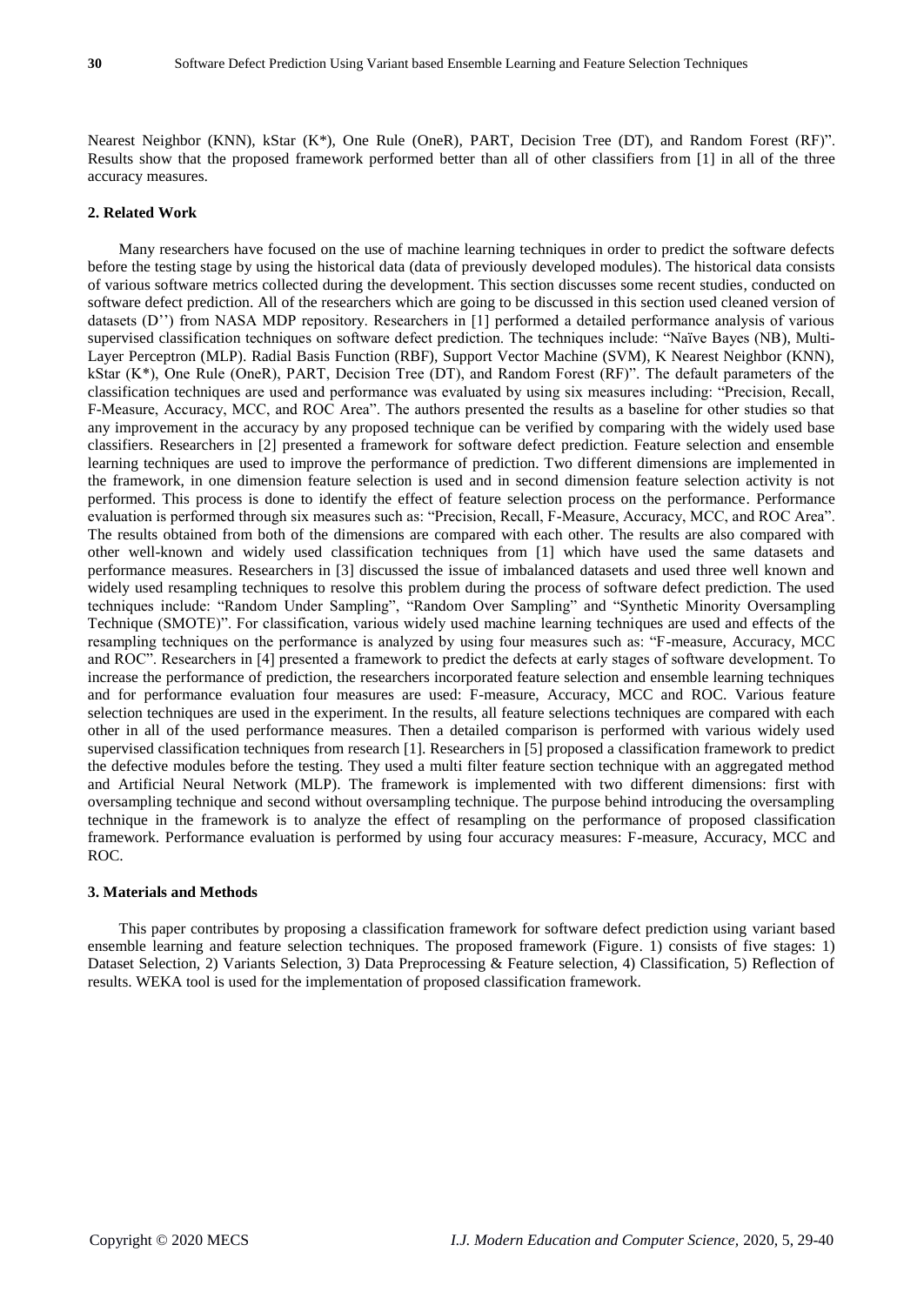

Fig.1. Proposed Classification Framework

Selection of appropriate dataset is the first stage of the proposed framework. In this study we have selected four widely used cleaned datasets from NASA MDP repository including: JM1, KC1, PC4 and PC5 (Table 1). These datasets reflect the module wise metrics of software systems of NASA (Table 2) and their testing results that either these modules are defective or not (Fig. 2,). Each dataset consists of various records whereas each record represents a module in the form of an attribute set. The attributes are the software metrics which are generated during the development (Table 2).

|  |  |  | Table 1. NASA Cleaned Datasets (D") [23] |  |  |
|--|--|--|------------------------------------------|--|--|
|--|--|--|------------------------------------------|--|--|

| Dataset         | <b>Attributes</b> | Modules | Defective | Non-<br>Defective | Defective<br>(% ) |
|-----------------|-------------------|---------|-----------|-------------------|-------------------|
| JM1             | 22                | 7,720   | 1,612     | 6,108             | 20.8              |
| KC1             | 22                | 1,162   | 294       | 868               | 25.3              |
| PC <sub>4</sub> | 38                | 1,270   | 176       | 1094              | 13.8              |
| PC <sub>5</sub> | 39                | 1694    | 458       | 1236              | 27.0              |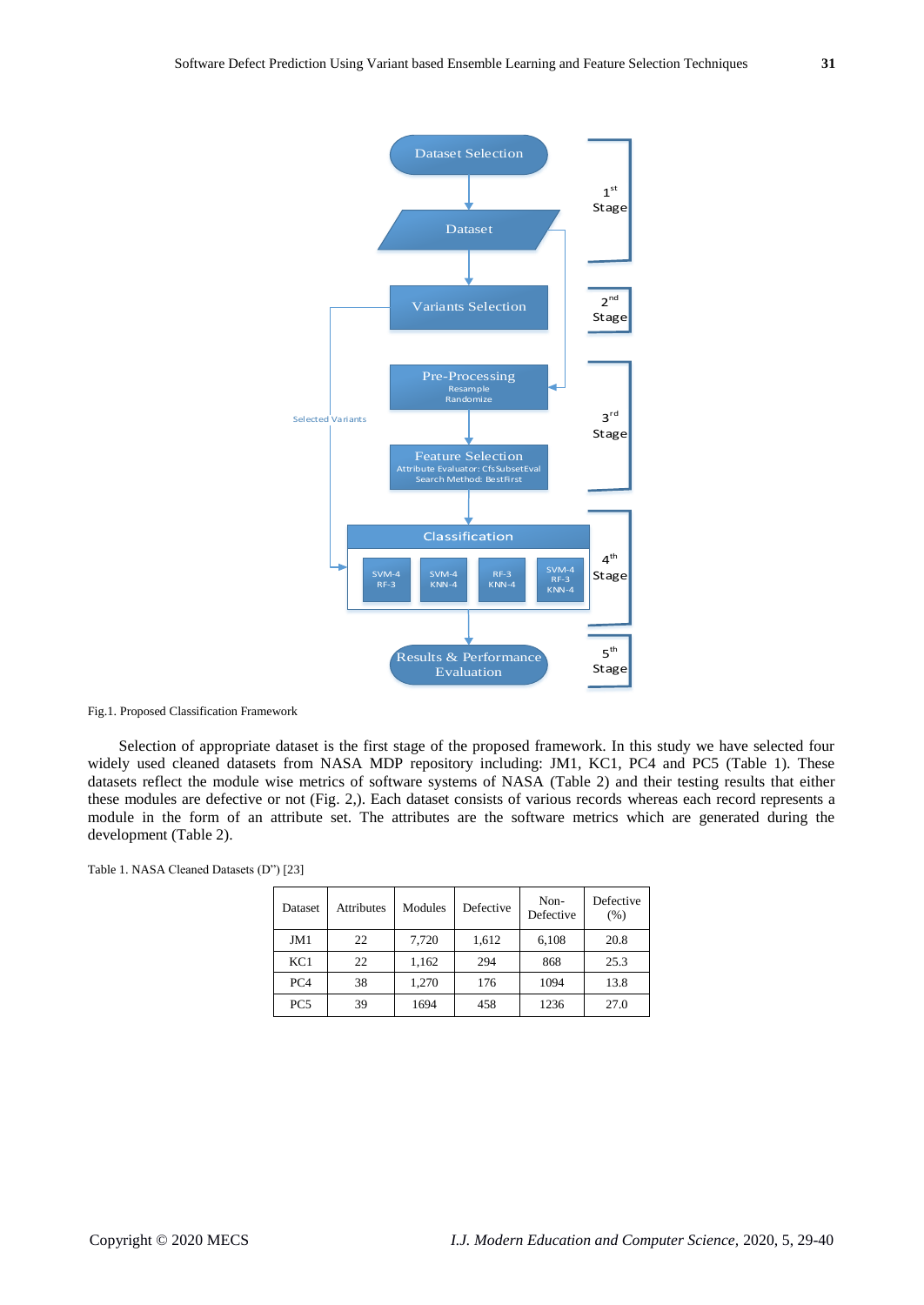

#### Fig.2. Target Class Distribution

Each of the used datasets contains various independent attributes, and only one dependent attribute. The dependent attribute is the one which is going to be predicted, also known as target class and the independent attributes are those which are used to predict the dependent attribute. The independent attributes of the used datasets are mentioned in Table 2. The target class (dependent attribute) can contain only one from either of two values: 'Y' or 'N'. 'Y' shows that the module is defective and 'N' reflects that the module is non-defective (Fig 2). Researchers in [23], provided two versions of cleaned NASA datasets: DS' and DS''. The instances in DS' included duplicate and inconsistent values however DS'' contains non-duplicate and consistent instances. These datasets are currently available at [24]. In this research we have used the DS'' version of NASA datasets which is already been used by many researchers [1,2,3,4,5,25,26,27].

Table 2. Independent Attributes of Datasets

| Sr.<br>#       | <b>Attributes</b>                        | JM1          | KC1 | PC <sub>4</sub>         | PC <sub>5</sub>         |
|----------------|------------------------------------------|--------------|-----|-------------------------|-------------------------|
| $\mathbf{1}$   | LOC BLANK                                | ✓            | ✓   | ✓                       | ✓                       |
| $\overline{c}$ | <b>BRANCH_COUNT</b>                      | $\checkmark$ | ✓   | ✓                       | $\checkmark$            |
| $\overline{3}$ | <b>CALL_PAIRS</b>                        |              |     | $\overline{\checkmark}$ | $\overline{\checkmark}$ |
| 4              | LOC CODE AND<br><b>COMMENT</b>           | ✓            | ✓   | ✓                       | $\checkmark$            |
| $\overline{5}$ | LOC COMMENTS                             | ✓            | ✓   | ✓                       | $\checkmark$            |
| 6              | CONDITION_COU<br>NT                      |              |     |                         | $\checkmark$            |
| $\overline{7}$ | CYCLOMATIC_CO<br><b>MPLEXITY</b>         | ✓            | ✓   |                         | ✓                       |
| 8              | CYCLOMATIC_DE<br><b>NSITY</b>            |              |     | ✓                       | ✓                       |
| 9              | DECISION_COUNT                           |              |     |                         |                         |
| 10             | <b>DECISION_DENSIT</b><br>Y              |              |     | ✓                       |                         |
| 11             | <b>DESIGN_COMPLE</b><br><b>XITY</b>      | ✓            |     | ✓                       | $\checkmark$            |
| 12             | DESIGN_DENSITY                           |              |     | $\checkmark$            | $\overline{\checkmark}$ |
| 13             | <b>EDGE COUNT</b>                        |              |     | ✓                       | $\overline{\checkmark}$ |
| 14             | <b>ESSENTIAL_COMP</b><br>LEXITY          | ✓            | ✓   | ✓                       | $\checkmark$            |
| 15             | ESSENTIAL_DENS<br><b>ITY</b>             |              |     |                         | $\checkmark$            |
| 16             | <b>LOC_EXECUTABL</b><br>E                | ✓            | ✓   |                         | $\checkmark$            |
| 17             | PARAMETER_COU<br>NT                      |              |     |                         | ✓                       |
| 18             | <b>GLOBAL DATA C</b><br><b>OMPLEXITY</b> |              |     |                         | $\checkmark$            |
| 19             | <b>GLOBAL_DATA_D</b><br><b>ENSITY</b>    |              |     |                         | $\checkmark$            |
| 20             | HALSTEAD_CONT<br><b>ENT</b>              | ✓            |     |                         |                         |
| 21             | HALSTEAD_DIFFI<br><b>CULTY</b>           | ✓            |     |                         | ✓                       |
| 22             | HALSTEAD_EFFO<br>RT                      | $\checkmark$ |     |                         | $\checkmark$            |
| 23             | <b>HALSTEAD ERRO</b><br>R_EST            | $\checkmark$ |     |                         |                         |
| 24             | <b>HALSTEAD LENG</b><br>TH               |              |     |                         | $\checkmark$            |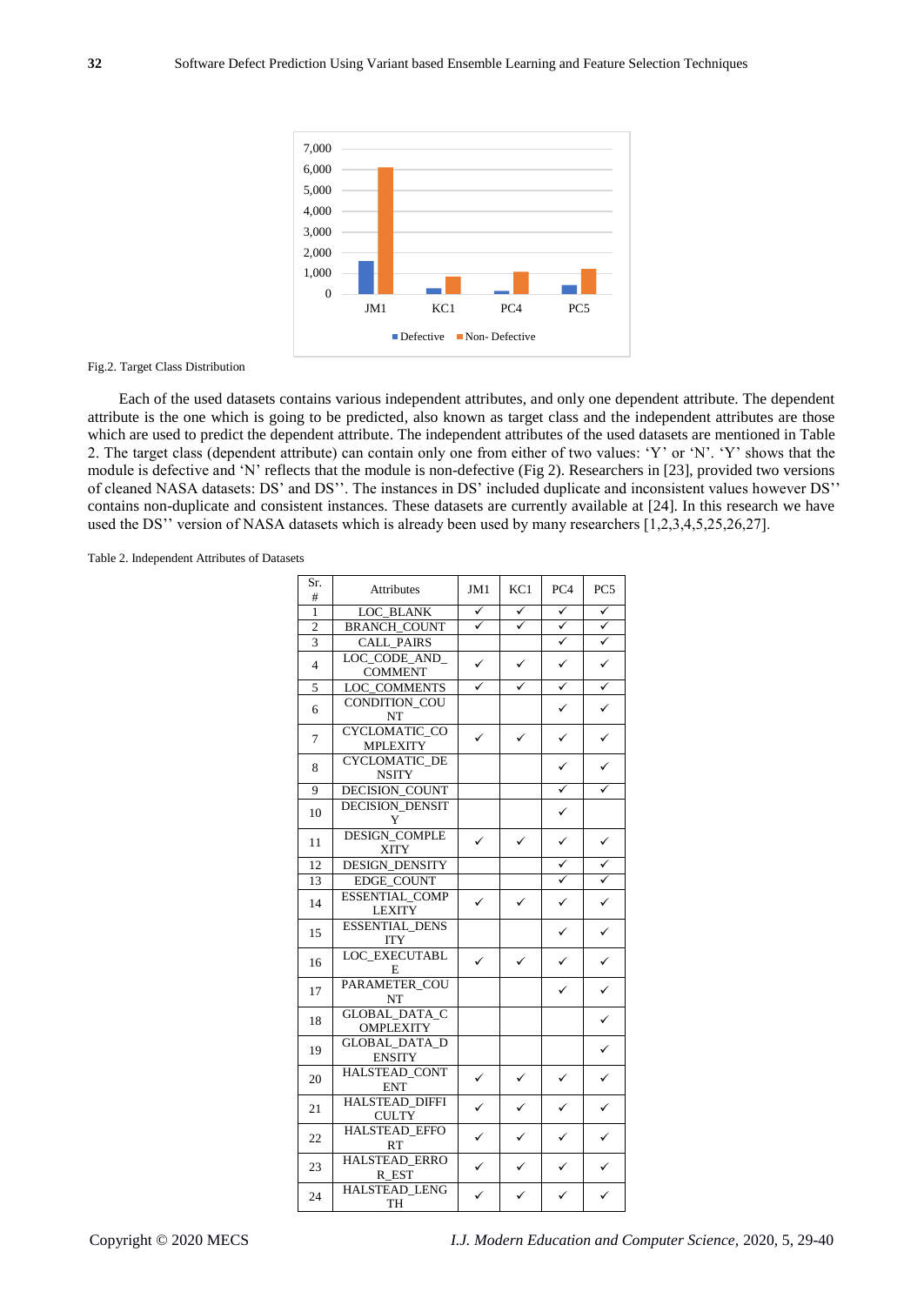| 25 | <b>HALSTEAD LEVE</b><br>L                      |                    |   |   |   |
|----|------------------------------------------------|--------------------|---|---|---|
| 26 | <b>HALSTEAD PROG</b><br><b>TIME</b>            | ✓                  |   |   | ✓ |
| 27 | HALSTEAD_VOLU<br><b>ME</b>                     | ✓                  |   | ✓ | ✓ |
| 28 | MAINTENANCE S<br><b>EVERITY</b>                |                    |   | ✓ | ✓ |
| 29 | MODIFIED CONDI<br>TION_COUNT                   |                    |   |   | ✓ |
| 30 | MULTIPLE CONDI<br>TION_COUNT                   |                    |   | ✓ | ✓ |
| 31 | NODE COUNT                                     |                    |   | ✓ | ✓ |
| 32 | NORMALIZED CY<br>LOMATIC COMPL<br><b>EXITY</b> |                    |   | ✓ |   |
| 33 | <b>NUM OPERANDS</b>                            | ✓                  | ✓ | ✓ | ✓ |
| 34 | NUM OPERATORS                                  | $\bar{\checkmark}$ |   | ✓ | ✓ |
| 35 | NUM_UNIQUE_OP<br><b>ERANDS</b>                 |                    |   | ✓ | ✓ |
| 36 | NUM UNIQUE OP<br><b>ERATORS</b>                |                    | ✓ | ✓ | ✓ |
| 37 | NUMBER OF LIN<br><b>ES</b>                     |                    |   |   |   |
| 38 | PERCENT_COMME<br><b>NTS</b>                    |                    |   |   | ✓ |
| 39 | LOC_TOTAL                                      | ✓                  |   | ✓ | ✓ |

Second stage of the framework deals with the selection of best variants from different classifiers (Fig.3). Six classifiers are optimized (tuned) to create the variants. The classifiers include: Support Vector Machine (SVM), Decision Tree (DT), K-Nearest Neighbor (KNN), Naive Bayes (NB), Random Forest (RF), and Multi-layer Perceptron (MLP). First, these classifiers are applied on all the datasets to predict the defective modules with default parameters (without tuning), and then different variants from each of these classifiers are created by optimizing their parameters. All of these variants are then used to predict the defective modules and those variants are selected for ensembles which have higher accuracy on all of the datasets. Only one variant is selected from one family (family included base classifier and its variants), suppose if four different variants of MLP are created then only one variant would be selected which performs higher than its own base classifier (with default parameters). If more than one variants perform better than base classifier then the one with the highest performance will be selected. Multiple variants are created of each base classifier. The first variant of each classifier is the base classifier itself with its default parameters. The accuracy of each of the later variants is compared with the first variant (base classifier) as well as with other variants within the family on each of the dataset. If any of the variant within the family cannot perform well than base classifier then no variant will be selected from that family.



Fig.3. Variant Selection Process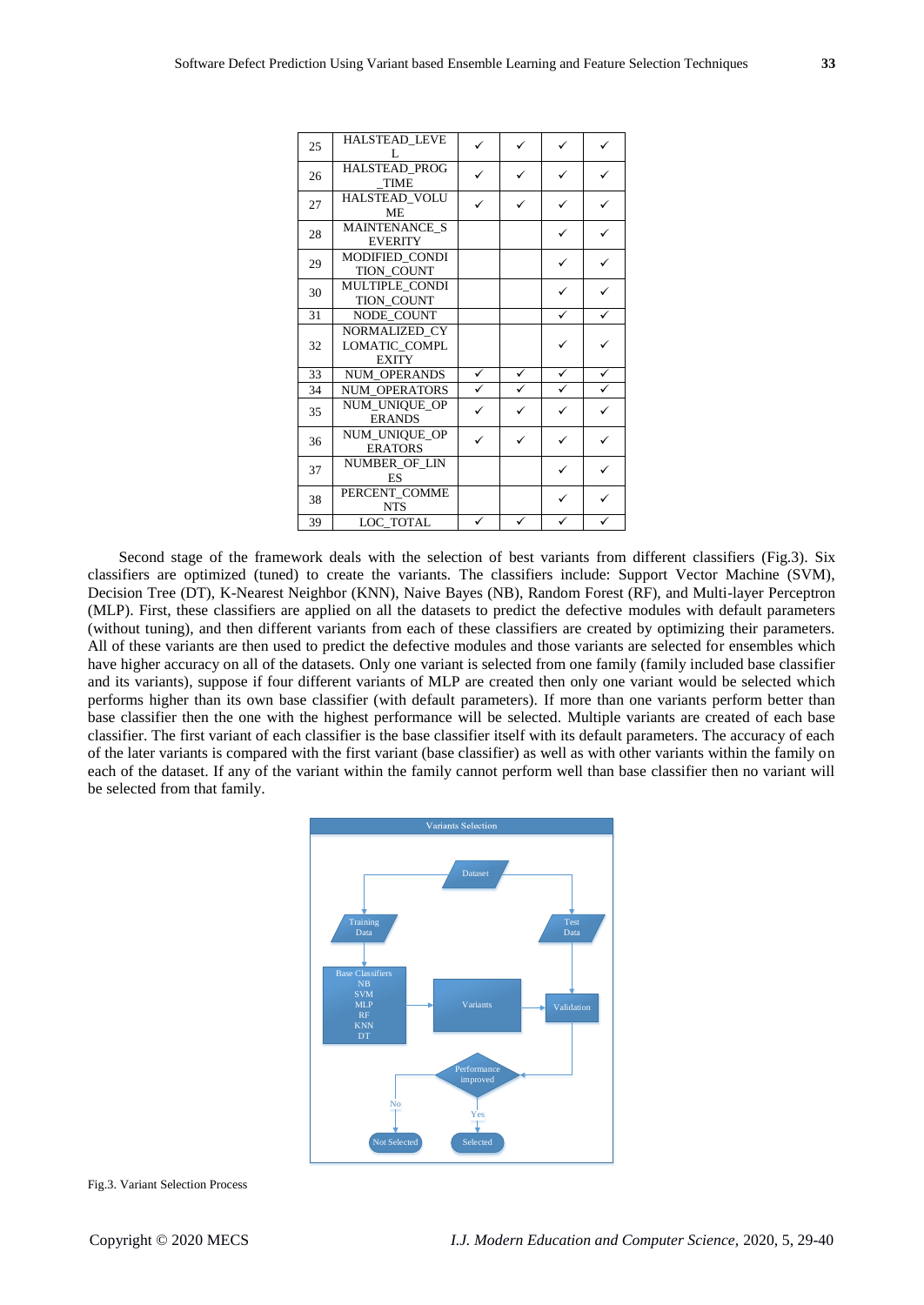Two variants of Naive Bayes (NB) are created (Table 3) by optimizing two parameters ("UseKernalEstimator" and "Use SupervisedDiscretization"). In first variant the default parameters are used, in which both the parameters are not selected whereas in later variants both the parameters are selected one by one.

Table 3. Variants of Naive Bayes

| Optimized<br>parameter                                | $NB-1$<br>(Default) | $NB-2$                 | $NB-3$                          |
|-------------------------------------------------------|---------------------|------------------------|---------------------------------|
| UseKernalEstimator<br>UseSupervisedDiscr<br>etization | None-<br>selected   | UseKernal<br>Estimator | UseSupervisedDisc<br>retization |

For Support Vector Machine (SVM), three variants are created (Table 4). The value of complexity parameter "C" is considered for optimizing, which defines hyper-plan and controls the misclassification. In the case of small value of C, a hyper-plan with large margin is defined which results in high misclassification rate in training data. If the value of C is large then it defines a hyper-plan with small margin which gives better results and classify maximum points correctly.

Table 4. Variants of Support Vector Machine

| Optimized<br>parameter | $SVM-1$<br>(Default) | $SVM-2$ | $SVM-3$ | $SVM-4$ |
|------------------------|----------------------|---------|---------|---------|
|                        |                      | 10      | ົ       |         |

In Multi-layer Perceptron (MLP), the parameter "h" is optimized, which defines the two things 1) no of hidden layers, and 2) no of neurons in each hidden layer. The default value is "a" which defines one hidden layer, and the no of neurons in the hidden layer are decided by the following formula:

$$
a = \frac{(attributes + Classes)}{2}
$$

Only one hidden layer is used in all variants of MLP with different no of neurons as shown in Table 5.

Table 5. Variants of Multi-Layer Perceptron

| Optimized<br>parameter | $MLP-1$<br>(Defaul | $MLP-2$ | $MLP-3$ | MLP-4 | $MLP-5$ |
|------------------------|--------------------|---------|---------|-------|---------|
|                        | a                  |         |         |       |         |

In Random Forest (RF), the parameter of "max depth" is optimized. By default RF has value 0 however two variants are created by changing its number (Table 6).

Table 6. Variants of Random forest

| Optimized parameter | R F-1<br>(Default) | $RF-2$ | $RF-3$ |
|---------------------|--------------------|--------|--------|
| MaxDepth            |                    | 10     |        |

During the optimization of K-Nearest Neighbor, three variants are created by optimizing the number of neighbors (Table 7).

Table 7. Variants of K-nearest Neighbours

| Optimized<br>parameter | $KNN-1$<br>(Default) | $KNN-2$ | $KNN-3$ | $KNN-4$ |
|------------------------|----------------------|---------|---------|---------|
| No of<br>Neighbours    |                      |         |         |         |

From Decision Tree (DT), 4 variants are created by tuning the parameter of confidence factor which controls the pruning (Table 8).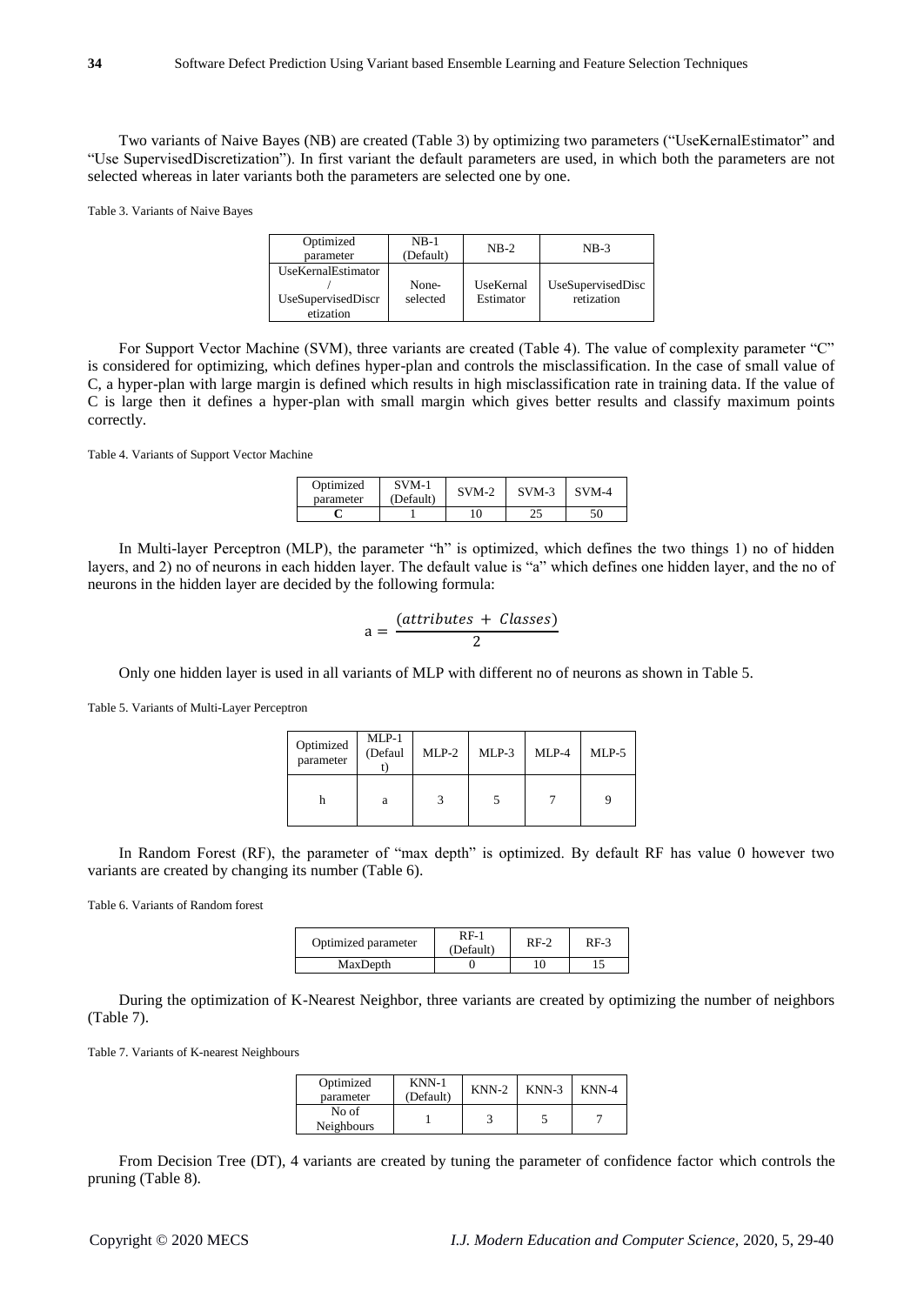Table 8. Variants of Decision Tree

| Optimized<br>parameter | $DT-1$<br>(Default) | $DT-2$ | $DT-3$ | $DT-4$ | $DT-5$ |
|------------------------|---------------------|--------|--------|--------|--------|
| Confidence<br>Factor   | 0.25                | 0.20   | 0.15   | 0.10   | 0.05   |

All variants including the base classifiers (with default parameters) are used to classify the datasets with training: testing split ratio of 70:30. After the performance analysis on accuracy measure only three variants are selected: SVM-4, RF-3 and KNN-4, as these variants showed higher performance than the base classifiers as well as than other variants within their family. The detailed results (accuracy of the selected variants) will be discussed in next section.

Third stage of proposed framework deals with two activities Data preprocessing and Feature Selection. In Data preprocessing, two tasks are performed: Resampling [31, 32] and Randomization. Resampling is performed to resolve the issue of class imbalance in the datasets as this issue can compromise the accuracy of proposed classification framework [2,3,4,5]. To perform this task, the builtin function of WEKA is used (weka.filters.supervised.instance.Resample). On the other hand, the randomization technique shuffles the instances of datasets. This process is also performed by using a builtin function of WEKA tool (weka.filters.unsupervised.instance.Randomize).

Feature Selection activity is applied on all the datasets in order to select only those features which highly participate in the classification process. As, it has been proved now from the studies [2], [5] that those features should be removed from the dataset which do not participate in classification process as these features may reduce the performance. In this research, feature selection is performed by "Cfs Subset Evaluator" [28, 29, 30] with BestFirst search method, whereas full dataset is given for training. In this approach, three directions are used for feature subset selection: Forward, Backward, and Bi-Directional. In result, three subsets are generated for each dataset. To choose the best subset, those attributes are selected which are common in each direction as shown in Table 9.

Table 9. Feature Subsets

| <b>BestFirst</b><br>(Direction) | JM1                            | KC1                         | PC <sub>4</sub> | PC <sub>5</sub>                      |
|---------------------------------|--------------------------------|-----------------------------|-----------------|--------------------------------------|
| Forward                         | 1,3,4,6,7<br>8.9,11.2<br>0,21  | 1,3,8,9,<br>10,14,1<br>9,20 | 4,8,17<br>,26   | 3,4,10<br>,13,17<br>,19,20<br>,21,35 |
| <b>Backward</b>                 | 1,3,4,6,7<br>,8,9,16,2<br>0,21 | 1,3,8,9,<br>10,14,1<br>9,20 | 4,8,17<br>.26   | 3,4,13<br>,17,19<br>,20,25<br>,35    |
| Ri-<br>Directional              | 1,3,4,6,7<br>,8,9,16,2<br>0,21 | 1,3,8,9,<br>10,14,1<br>9,20 | 4,8,17<br>,26   | 3,4,13<br>,17,19<br>,20,21<br>.35    |
| Common<br>Features              | 1,3,4,6,7<br>,8,9,20,2         | 1,3,8,9,<br>10,14,1<br>9,20 | 4,8,17<br>,26   | 3,4,13<br>,17,19<br>,20,35           |

Classification is the fourth stage of the proposed framework. In this stage the ensembles are created by using three variants which are selected in second stage of framework. Purpose of ensemble learning is to combine the power of multiple classifiers in one classification model. Many ensemble techniques are available today such as Bagging, Boosting, Voting and Stacking etc. In this research, voting is selected to create ensembles. In this technique multiple sub models are created and each models performs its own prediction and then those predictions are combined on the basis of voting. Three variants selected in second stage including: SVM-4, RF-3 and KNN-4 are used to create various ensembles by using Voting technique. Ensemble with all possible combinations of selected variants are used one by one for classification using the subsets selected in third stage, and finally one ensemble having the combination of RF-3 and KNN-4 is chosen as it performed highest among all.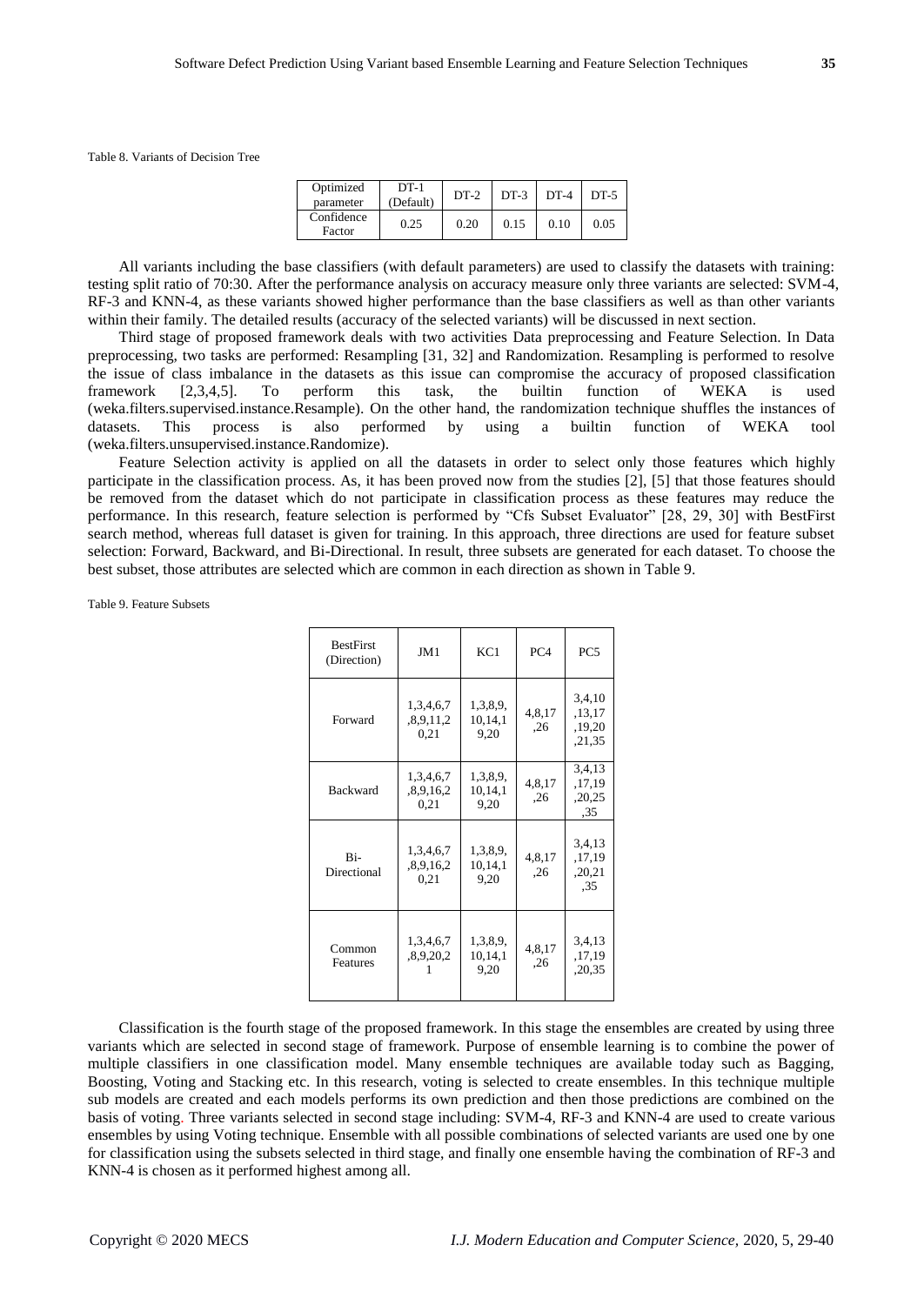#### **4. Results and Discussion**

Fifth and the last stage of the proposed framework deals with the presentation and analysis of results. Three measures are used for the performance evaluation of proposed framework including: F-measure, Accuracy, and MCC. All of these performance measures are based on confusion matrix (Fig. 4)

|        |                   | <b>Actual Values</b> |                                 |  |
|--------|-------------------|----------------------|---------------------------------|--|
|        |                   |                      | Defective (Y) Non-defective (N) |  |
| Values | Defective (Y)     | ТP                   | FP                              |  |
| dicted | Non-defective (N) | FN                   | ΤN                              |  |

Fig. 4. Confusion Matrix

A confusion matrix is consists of four parameters: TP, FP, FN, and TN. These parameters are explained below:

TP (True Positive): "Instances which are actually positive and also classified as positive". FP (False Positive): "Instances which are actually negative but classified as positive".

FN (False Negative): "Instances which are actually positive but classified as negative".

TN (True Negative): "Instances which are actually negative and also classified as negative".

All of three performance measures: F-measure, Accuracy, and MCC are calculated by using the parameters of confusion matrix. The brief description along with the calculation formula of each of the used performance measure is given below:

'F-measure' is one of the widely used measures to analyze the performance of classification techniques. To calculate this measure, two measures named 'Precision' and 'Recall' have to be calculated as F-measure is the average of these both measures.

Precision represents the ratio between True Positive instances and the instances which are classified as positive (True Positive + False Positive) as shown below:

$$
Precision = \frac{TP}{(TP + FP)}
$$
 (1)

Recall represents the ratio between True Positive instances and the instances which are actually positive (True Positive + False Negatives) as shown below:

$$
Re\,call = \frac{TP}{(TP + FN)}
$$
\n(2)

And finally F-measure is the average of Precision and Recall, as shown below"

$$
F-measure = \frac{Precision * Recall * 2}{(Precision + Recall)}
$$
 (3)

Accuracy represents the ratio of the instances which are classified correctly and the total number of classified instances, as shown below:

$$
Accuracy = \frac{TP + TN}{TP + TN + FP + FN}
$$
\n<sup>(4)</sup>

MCC represents the ratio of the observed classifications and the predicted classifications.

$$
MCC = \frac{TN * TP - FN * FP}{\sqrt{(FP + TP)(FN + TP)(TN + FP)(TN + FN)}}
$$
\n(5)

Copyright © 2020 MECS *I.J. Modern Education and Computer Science,* 2020, 5, 29-40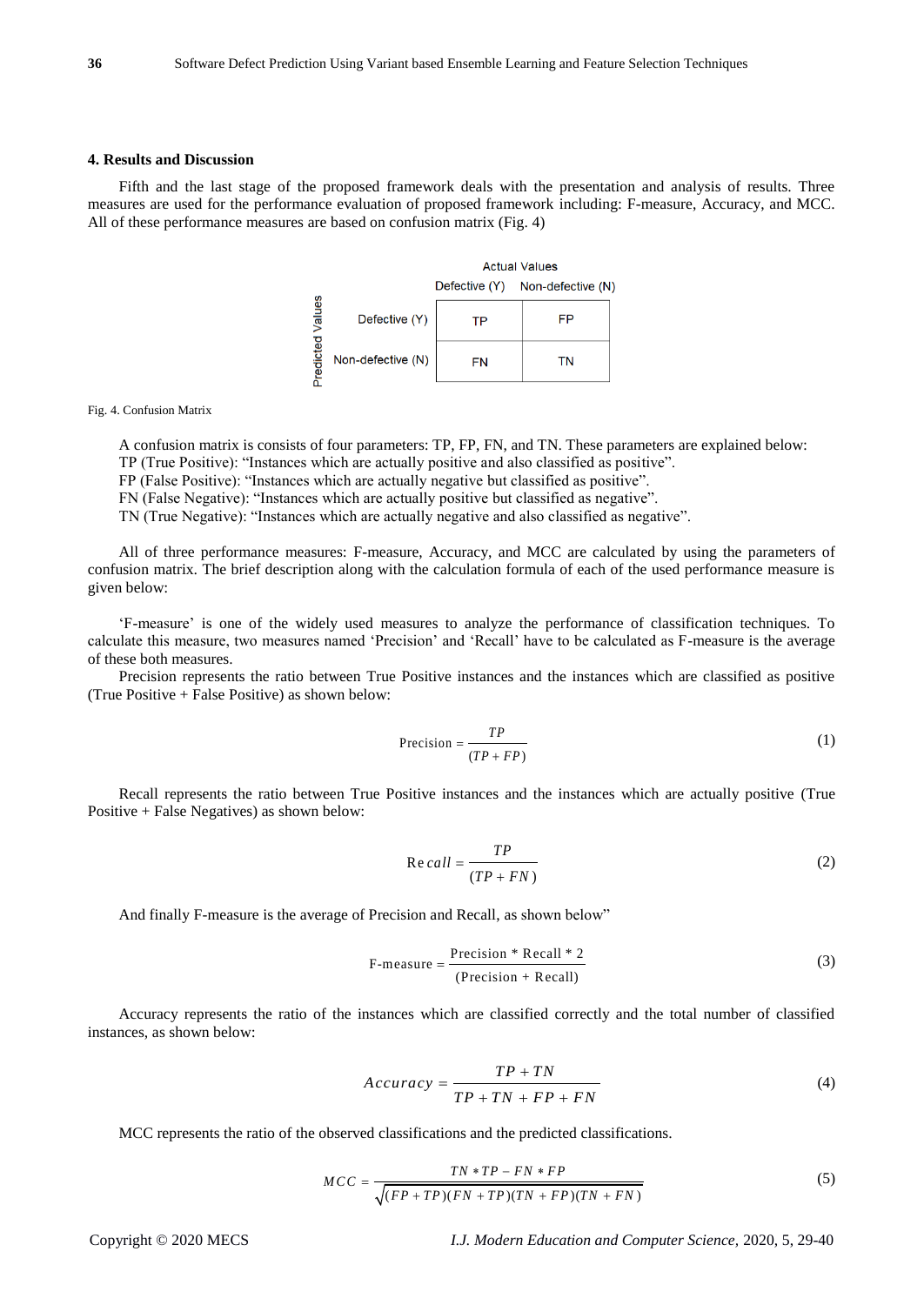First the results of the variants from stage two are discussed. Multiple variants are created in each of the classifier family (base classifier family) and then those variants are used to predict the defect prone software modules by using all of the used datasets. Three variants from 6 families of the classifiers are selected as only those three performed with highest accuracies by outperforming the base classifiers of their families. The performance of selected variants including SVM-4, RF-3, and KNN-4 are reflected in the tables below (Table 10).

|  | Table 10. Accuracy of Selected Variants |
|--|-----------------------------------------|
|--|-----------------------------------------|

| <b>Dataset</b> |                       | JM1     |                       | KC1     | PC4                   |         |                       | PC <sub>5</sub> |
|----------------|-----------------------|---------|-----------------------|---------|-----------------------|---------|-----------------------|-----------------|
|                | Default<br>Classifier | Variant | Default<br>Classifier | Variant | Default<br>Classifier | Variant | Default<br>Classifier | Variant         |
| $SVM-4$        | 79.1883               | 79.4041 | 75.3582               | 76.7908 | 88.189                | 90.5512 | 74.2126               | 74.8031         |
| $RF-3$         | 80.1813               | 80.6131 | 77.937                | 79.0831 | 87.4016               | 87.4016 | 75.9843               | 76.7717         |
| KNN-4          | 73.9637               | 80.0086 | 69.341                | 77.9370 | 85.8268               | 85.8268 | 73.0315               | 76.5748         |

The final results of the proposed framework in terms of F-Measure, Accuracy and MCC are reflected and compared (Table 11 to Table 14) with the results of a published paper [1]. That paper [1] has used 10 widely used supervised classification models on the same version of cleaned NASA MDP datasets, which are used for experiments in this research. The classifiers used in the published papers include: "Naïve Bayes (NB), Multi-Layer Perceptron (MLP). Radial Basis Function (RBF), Support Vector Machine (SVM), K Nearest Neighbor (KNN), kStar (K\*), One Rule (OneR), PART, Decision Tree (DT), and Random Forest (RF)".

In this research, the performance measures are only discussed for the defective class ('Y') as we are predicting the defective modules not the non-defective modules. Results show that the proposed framework outperformed all 10 classifiers from published paper in all three performance measures on all of the used datasets. The results from published paper show the symbol '?' in few places which indicates that the score in that measure cannot be calculated due to the issue of imbalance data. The proposed framework also solved this issue besides the overall high performance.

Table 11. JM1 Results

| <b>Classifier</b> | <b>F-Measure</b> | <b>Accuracy</b> | <b>MCC</b> |
|-------------------|------------------|-----------------|------------|
| NB                | 0.318            | 79.835          | 0.251      |
| <b>RBF</b>        | 0.181            | 80.397          | 0.215      |
| <b>SVM</b>        | ?                | 79.188          | ?          |
| kNN               | 0.348            | 73.963          | 0.186      |
| kStar             | 0.355            | 75.993          | 0.212      |
| OneR              | 0.216            | 77.158          | 0.126      |
| <b>PART</b>       | 0.037            | 79.490          | 0.104      |
| DT                | 0.348            | 79.101          | 0.252      |
| RF                | 0.284            | 80.181          | 0.244      |
| MLP               | 0.146            | 80.354          | 0.206      |
| Proposed          | 0.507            | 84.974          | 0.488      |
| Framework         |                  |                 |            |

The results of JM1 dataset are shown in Table 11. It can be seen that the proposed framework outperformed in F-Measure, Accuracy, and in MCC with the scores of 0.507, 84.974, and 0.488 respectively.

Table 12. KC1 Results

| <b>Classifier</b> | <b>F-Measure</b> | Accuracy | <b>MCC</b> |
|-------------------|------------------|----------|------------|
| <b>NB</b>         | 0.400            | 74.212   | 0.250      |
| <b>RBF</b>        | 0.362            | 78.796   | 0.347      |
| <b>SVM</b>        | 0.085            | 75.358   | 0.151      |
| kNN               | 0.395            | 69.341   | 0.190      |
| kStar             | 0.419            | 72.206   | 0.238      |
| OneR              | 0.256            | 73.352   | 0.147      |
| <b>PART</b>       | 0.255            | 76.504   | 0.239      |
| DT                | 0.430            | 75.644   | 0.291      |
| RF                | 0.454            | 77.937   | 0.346      |
| MLP               | 0.358            | 77.363   | 0.296      |
| Proposed          | 0.548            | 83.9542  | 0.482      |
| Framework         |                  |          |            |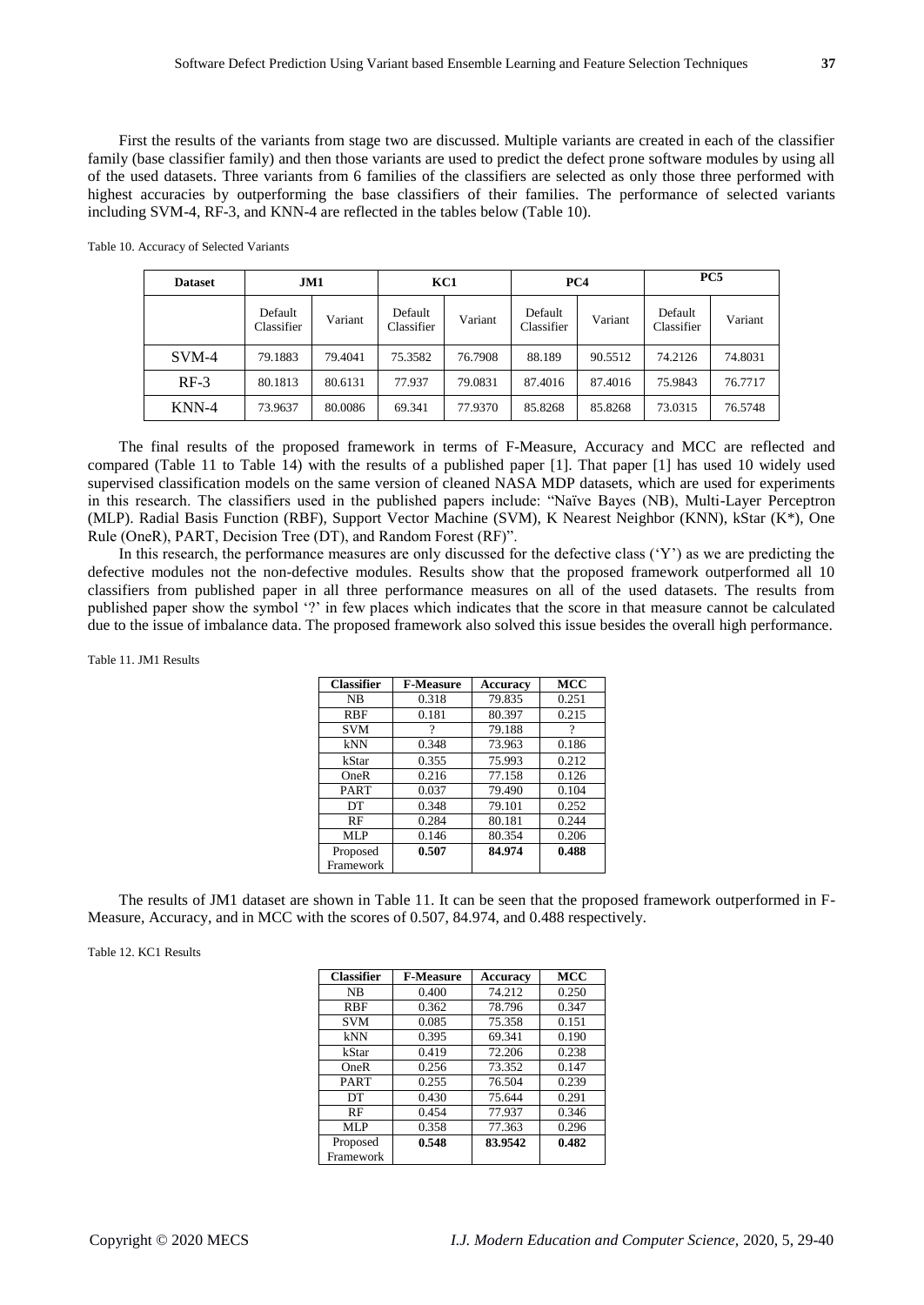KC1 results are reflected in Table 12. It can be seen that the proposed framework shows high performance in all of the three measures with the scores of 0.548, 83.9542 and 0.482 respectively.

#### Table 13. PC4 Results

| <b>Classifier</b> | <b>F-Measure</b> | <b>Accuracy</b> | MCC   |
|-------------------|------------------|-----------------|-------|
| <b>NB</b>         | 0.404            | 86.089          | 0.334 |
| <b>RBF</b>        | 0.250            | 87.401          | 0.279 |
| <b>SVM</b>        | 0.286            | 88.189          | 0.342 |
| kNN               | 0.438            | 85.826          | 0.359 |
| kStar             | 0.330            | 81.889          | 0.225 |
| OneR              | 0.361            | 87.926          | 0.352 |
| <b>PART</b>       | 0.481            | 85.301          | 0.396 |
| DT                | 0.583            | 86.876          | 0.514 |
| RF                | 0.532            | 90.288          | 0.516 |
| MLP               | 0.562            | 89.763          | 0.515 |
| Proposed          | 0.68             | 91.8635         | 0.649 |
| Framework         |                  |                 |       |

Table 13 reflects the results of PC4 dataset. It can be observed that the proposed framework performed better with highest performance in F-Measure, Accuracy, and in MCC with the score of 0.68, 91.8635, and 0.649 respectively.

#### Table 14. PC5 Results

| <b>Classifier</b> | <b>F-Measure</b> | <b>Accuracy</b> | MCC   |
|-------------------|------------------|-----------------|-------|
| <b>NB</b>         | 0.269            | 75.393          | 0.245 |
| <b>RBF</b>        | 0.235            | 75.590          | 0.251 |
| <b>SVM</b>        | 0.097            | 74.212          | 0.173 |
| kNN               | 0.498            | 73.031          | 0.314 |
| kStar             | 0.431            | 69.881          | 0.227 |
| OneR              | 0.387            | 71.259          | 0.209 |
| <b>PART</b>       | 0.335            | 75.787          | 0.274 |
| DT                | 0.531            | 75.000          | 0.361 |
| RF                | 0.450            | 75.984          | 0.322 |
| MLP               | 0.299            | 74.212          | 0.216 |
| Proposed          | 0.75             | 87.7953         | 0.669 |
| Framework         |                  |                 |       |

PC5 results are shown in Table 14. It can be observed that the proposed framework outperformed in F-Measure, Accuracy, and in MCC with the score of 0.75, 87.7953 and 0.669 respectively.

### **5. Conclusion**

In this paper, the researchers proposed a classification framework for the prediction of defect prone software modules in order to reduce the cost of testing process in software development life cycle. The key activities performed by the researchers in order to improve the performance include: feature selection and variant based ensemble classification. Feature selection is performed to eliminate those features which do not participate in the classification process and even reduce the performance of framework besides the high processing cost. In the process of variant selection, first the variants are created by optimizing six base classifiers, including: Support Vector Machine (SVM), Decision Tree (DT), K-Nearest Neighbor (KNN), Naive Bayes (NB), Random Forest (RF), and Multi-layer Perceptron (MLP). From the variants of each base classifier (classifier family), one variant is selected which performed higher than all other variants of its family including the base classifier. Three variants are selected in this research due to high performance including SVM-4, RF-3 and KNN-4. These variants are then integrated by using an ensemble technique: "Voting" with all possible combinations. One combination of variants: RF-3 and KNN-4 outperformed all the other combinations and is selected for classification in the proposed framework. The results of the framework are compared with the results of various widely used supervised classifiers from published paper, which have used the same datasets and performance measures for performance analysis. The comparative analysis have reflected the fact that the proposed framework outperformed all other classification techniques from the published paper and also resolved the issue of class imbalance. However it is suggested for future work to optimize more classifiers with extensive set of parameters so that more variants can be selected for ensemble learning.

#### **References**

[1] Iqbal, S. Aftab, U. Ali, Z. Nawaz, L. Sana, M. Ahmad, and A. Husen, "Performance Analysis of Machine Learning Techniques on Software Defect Prediction using NASA Datasets," Int. J. Adv. Comput. Sci. Appl., vol. 10, no. 5, 2019.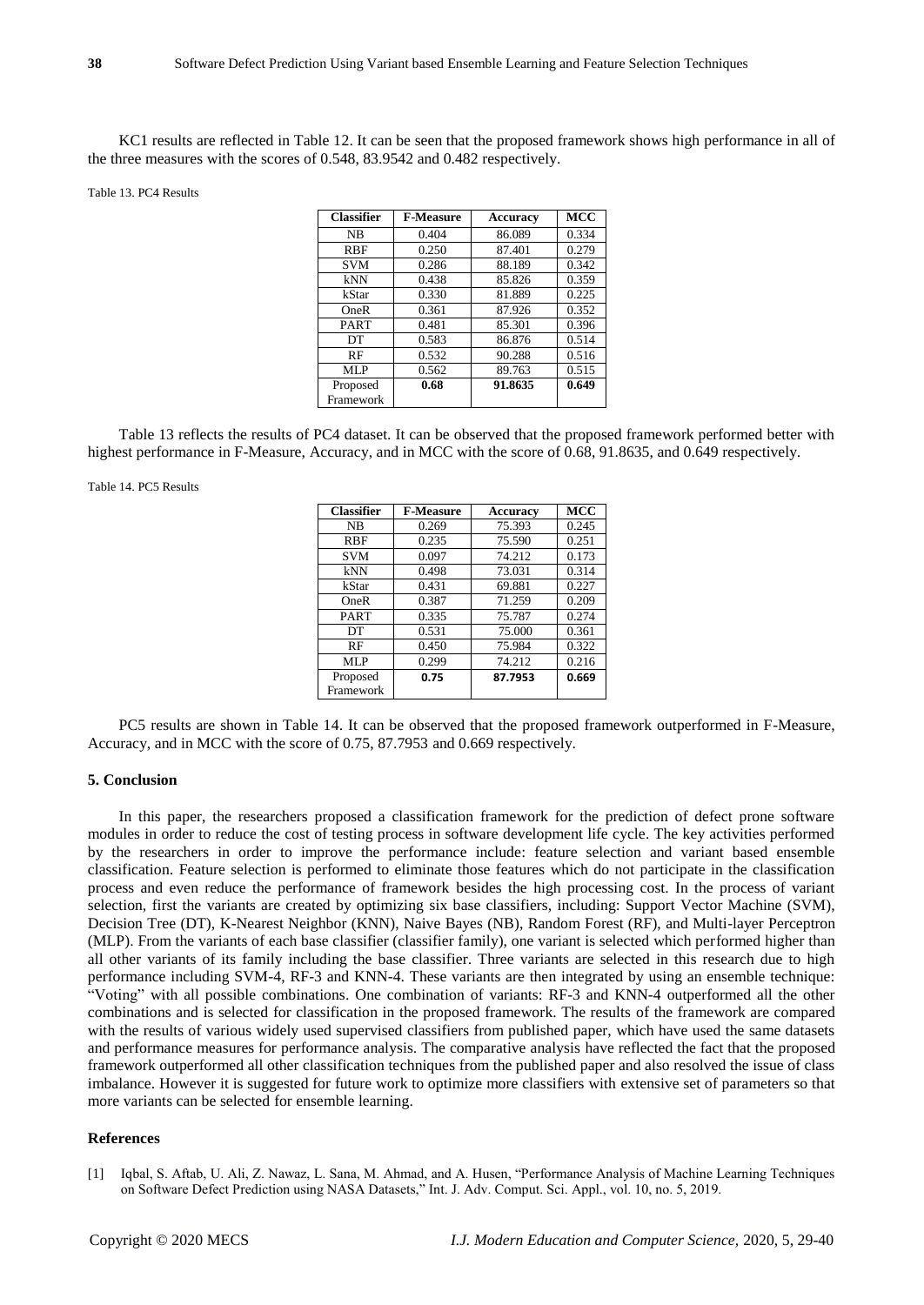- [2] A. Iqbal, S. Aftab, I. Ullah, M. S. Bashir, and M. A. Saeed, "A Feature Selection based Ensemble Classification Framework for Software Defect Prediction," Int. J. Mod. Educ. Comput. Sci., vol. 11, no. 9, pp. 54-64, 2019.
- [3] A. Iqbal, S. Aftab, and F. Matloob, "Performance Analysis of Resampling Techniques on Class Imbalance Issue in Software Defect Prediction," Int. J. Inf. Technol. Comput. Sci., vol. 11, no. 11, pp. 44-53, 2019
- [4] F. Matloob, S. Aftab, and A. Iqbal, "A Framework for Software Defect Prediction Using Feature Selection and Ensemble Learning Techniques," Int. J. Mod. Educ. Comput. Sci., vol. 11, no. 12, pp. 14-20, 2019.
- [5] A. Iqbal, and S. Aftab, "A Classification Framework for Software Defect Prediction Using Multi-filter Feature Selection Technique and MLP," Int. J. Mod. Educ. Comput. Sci., vol. 12, no. 1, pp. 18-25, 2020.
- [6] A. Dadwal, H. Washizaki, Y. Fukazawa, T. Iida, M. Mizoguchi, and K. Yoshimura, "Prioritization in automotive software testing: Systematic literature review," CEUR Workshop Proc., vol. 2273, no. QuASoQ, pp. 52–58, 2018.
- [7] A. Bertolino, "Software testing research: Achievements, challenges, dreams," FoSE 2007 Futur. Softw. Eng., no. September, pp. 85–103, 2007.
- [8] R. M. De Castro Andrade, I. De Sousa Santos, V. Lelli, Kathia Marçal De Oliveira, and A. R. Rocha, "Software testing process" in a test factory from ad hoc activities to an organizational standard," ICEIS 2017 - Proc. 19th Int. Conf. Enterp. Inf. Syst., vol. 2, no. Iceis, pp. 132–143, 2017.
- [9] D. Kumar and K. K. Mishra, "The Impacts of Test Automation on Software's Cost, Quality and Time to Market," Procedia Comput. Sci., vol. 79, pp. 8–15, 2016.
- [10] S. Huda et al., "A Framework for Software Defect Prediction and Metric Selection," IEEE Access, vol. 6, no. c, pp. 2844–2858, 2017
- [11] E. Erturk and E. Akcapinar, "A comparison of some soft computing methods for software fault prediction," Expert Syst. Appl., vol. 42, no. 4, pp. 1872–1879, 2015.
- [12] Y. Ma, G. Luo, X. Zeng, and A. Chen, "Transfer learning for cross-company software defect prediction," Inf. Softw. Technol., vol. 54, no. 3, Mar. 2012.
- [13] M. Ahmad, S. Aftab, I. Ali, and N. Hameed, "Hybrid Tools and Techniques for Sentiment Analysis: A Review," Int. J. Multidiscip. Sci. Eng., vol. 8, no. 3, 2017.
- [14] M. Ahmad, S. Aftab, S. S. Muhammad, and S. Ahmad, "Machine Learning Techniques for Sentiment Analysis: A Review," Int. J. Multidiscip. Sci. Eng., vol. 8, no. 3, p. 27, 2017.
- [15] M. Ahmad and S. Aftab, "Analyzing the Performance of SVM for Polarity Detection with Different Datasets," Int. J. Mod. Educ. Comput. Sci., vol. 9, no. 10, pp. 29–36, 2017.
- [16] M. Ahmad, S. Aftab, and I. Ali, "Sentiment Analysis of Tweets using SVM," Int. J. Comput. Appl., vol. 177, no. 5, pp. 25–29, 2017.
- [17] M. Ahmad, S. Aftab, M. S. Bashir, and N. Hameed, "Sentiment Analysis using SVM: A Systematic Literature Review," Int. J. Adv. Comput. Sci. Appl., vol. 9, no. 2, 2018.
- [18] M. Ahmad, S. Aftab, M. S. Bashir, N. Hameed, I. Ali, and Z. Nawaz, "SVM Optimization for Sentiment Analysis," Int. J. Adv. Comput. Sci. Appl., vol. 9, no. 4, 2018.
- [19] S. Aftab, M. Ahmad, N. Hameed, M. S. Bashir, I. Ali, and Z. Nawaz, "Rainfall Prediction in Lahore City using Data Mining Techniques," Int. J. Adv. Comput. Sci. Appl., vol. 9, no. 4, 2018.
- [20] S. Aftab, M. Ahmad, N. Hameed, M. S. Bashir, I. Ali, and Z. Nawaz, "Rainfall Prediction using Data Mining Techniques: A Systematic Literature Review," Int. J. Adv. Comput. Sci. Appl., vol. 9, no. 5, 2018.
- [21] A. Iqbal and S. Aftab, "A Feed-Forward and Pattern Recognition ANN Model for Network Intrusion Detection," Int. J. Comput. Netw. Inf. Secur., vol. 11, no. 4, pp. 19–25, 2019.
- [22] A. Iqbal, S. Aftab, I. Ullah, M. A. Saeed, and A. Husen, "A Classification Framework to Detect DoS Attacks," Int. J. Comput. Netw. Inf. Secur., vol. 11, no. 9, pp. 40-47, 2019.
- [23] M. Shepperd, Q. Song, Z. Sun and C. Mair, "Data Quality: Some Comments on the NASA Software Defect Datasets," IEEE Trans. Softw. Eng., vol. 39, pp. 1208–1215, 2013.
- [24] "NASA Defect Dataset." [Online]. Available: https://github.com/klainfo/NASADefectDataset. [Accessed: 27-October-2019].
- [25] B. Ghotra, S. McIntosh, and A. E. Hassan, "Revisiting the impact of classification techniques on the performance of defect prediction models," Proc. - Int. Conf. Softw. Eng., vol. 1, pp. 789–800, 2015.
- [26] G. Czibula, Z. Marian, and I. G. Czibula, "Software defect prediction using relational association rule mining," Inf. Sci. (Ny)., vol. 264, pp. 260–278, 2014.
- [27] D. Rodriguez, I. Herraiz, R. Harrison, J. Dolado, and J. C. Riquelme, "Preliminary comparison of techniques for dealing with imbalance in software defect prediction," in Proceedings of the 18th International Conference on Evaluation and Assessment in Software Engineering. ACM, p. 43, 2014.
- [28] A. O. Balogun, S. Basri, S. J. Abdulkadir, and A. S. Hashim, "Performance Analysis of Feature Selection Methods in Software Defect Prediction: A Search Method Approach," Appl. Sci., vol. 9, no. 13, p. 2764, 2019.
- [29] N. Sánchez-Maroño, A. Alonso-Betanzos, and M. Tombilla-Sanromán, "Filter methods for feature selection A comparative study," Lect. Notes Comput. Sci. (including Subser. Lect. Notes Artif. Intell. Lect. Notes Bioinformatics), vol. 4881 LNCS, pp. 178–187, 2007.
- [30] M. R. Malik, L. Yining, and S. Shaikh, "Analysis of Software Deformity Prone Datasets with Use of Attribute Selected Classifier," Int. J. Adv. Comput. Sci. Appl., vol. 10, no. 7, pp. 14–21, 2019
- [31] U. R. Salunkhe and S. N. Mali, "A hybrid approach for class imbalance problem in customer churn prediction: A novel extension to under-sampling," Int. J. Intell. Syst. Appl., vol. 10, no. 5, pp. 71–81, 2018.
- [32] N. F. Hordri, S. S. Yuhaniz, N. F. M. Azmi, and S. M. Shamsuddin, "Handling class imbalance in credit card fraud using resampling methods," Int. J. Adv. Comput. Sci. Appl., vol. 9, no. 11, pp. 390–396, 2018.